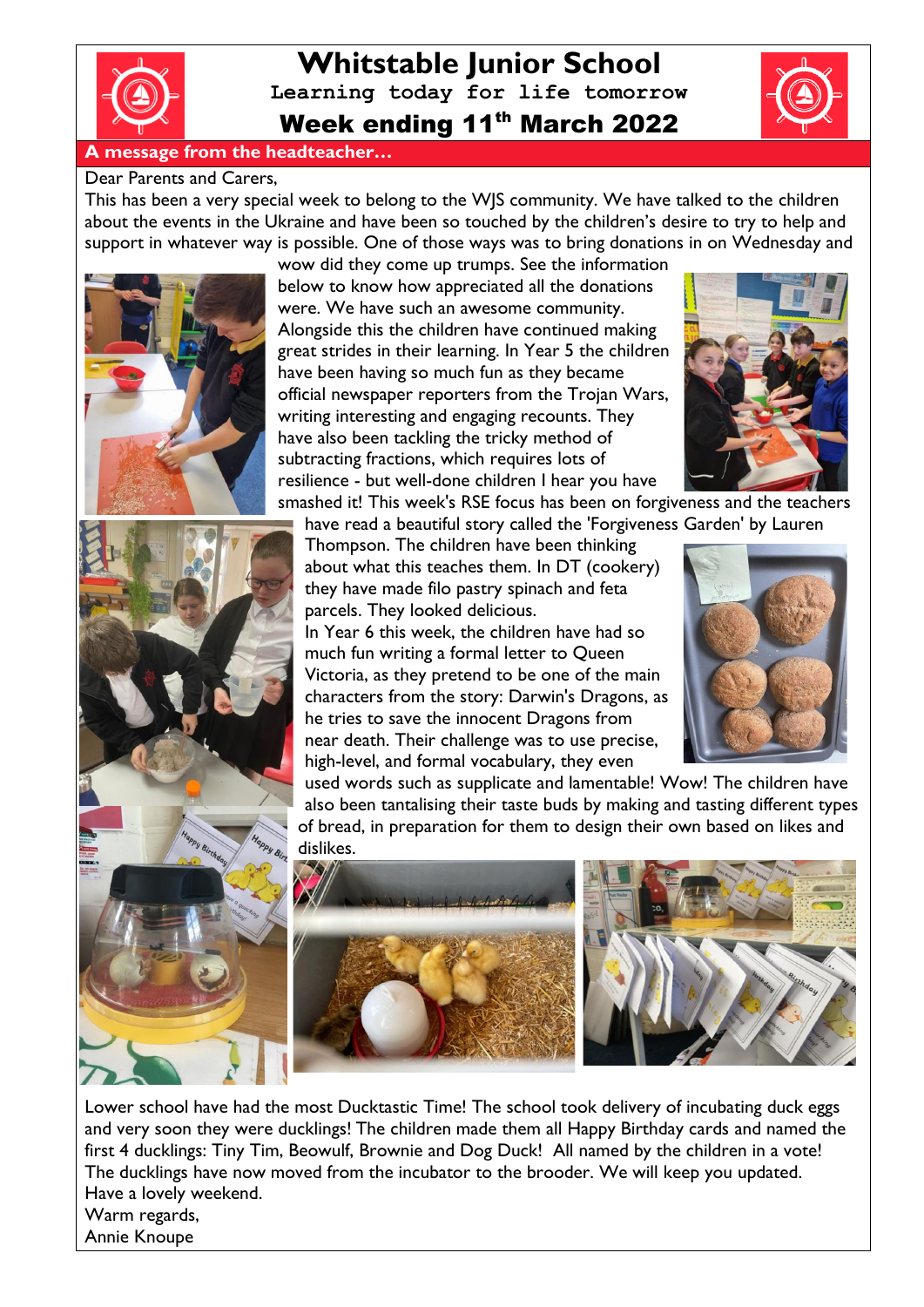### **Ukraine Appeal…**

**A message from Emily Lau-our parent who took the donations to the collection point.** Thank you to all our community who donated so generously. In total it was two van loads of supplies including well over 60 bags of nappies, 3 bags full of toothbrushes and toothpaste, 8 bags of dried foods, 2 huge bags of medical supplies, blankets, sleeping bags etc. Quex Barn have lorries going to refugees in Poland and Romania. The next lorry including our donations will go to Romania. Thank you all for making a difference!



**WJS Playground Project…**

# **WJS Playground Project**

Please remember that any amount is warmly welcomed and if you think you may know someone who would like to support us, please do pass on our lustGiving link WIS Playground Project

### lustGiving.

**Sporting News…**



A huge Well Done to our Handball Team who competed against 15 other schools this week, and came 5<sup>th</sup>.

We are super proud of how well they worked as a team; representing WJS perfectly. They have certificates to take home today.

#### **Headteacher Award…**



The Headteacher Award goes to Rosie in 6H. Rosie is such a ray of sunshine in her class. She works with great resilience and is always challenging herself in her learning. Rosie is also so helpful in class and her teacher says she doesn't know what she would do without her. She is full smiles and full of kindness – and a pleasure to teach! Well done Rosie.

**Headteacher Award- Rosie in 6H**

### **Times Tables Rock Stars…**

**We have launched a new drive to get children logging on to TTRockstars!**  Every week we celebrate the children's achievements. Take a look at the Hall of Fame below. But we want MORE children logging on and having fun practising those all-important tables which make all the difference in their maths lessons. We will have a display up in school and also children who can complete a tables quest in under 1 minute will earn themselves a Rock Hero Badge. Finally, anyone who has been on TT Rockstars for 15/20 minutes every week for the rest of the term will get an extra playtime for all their hard work.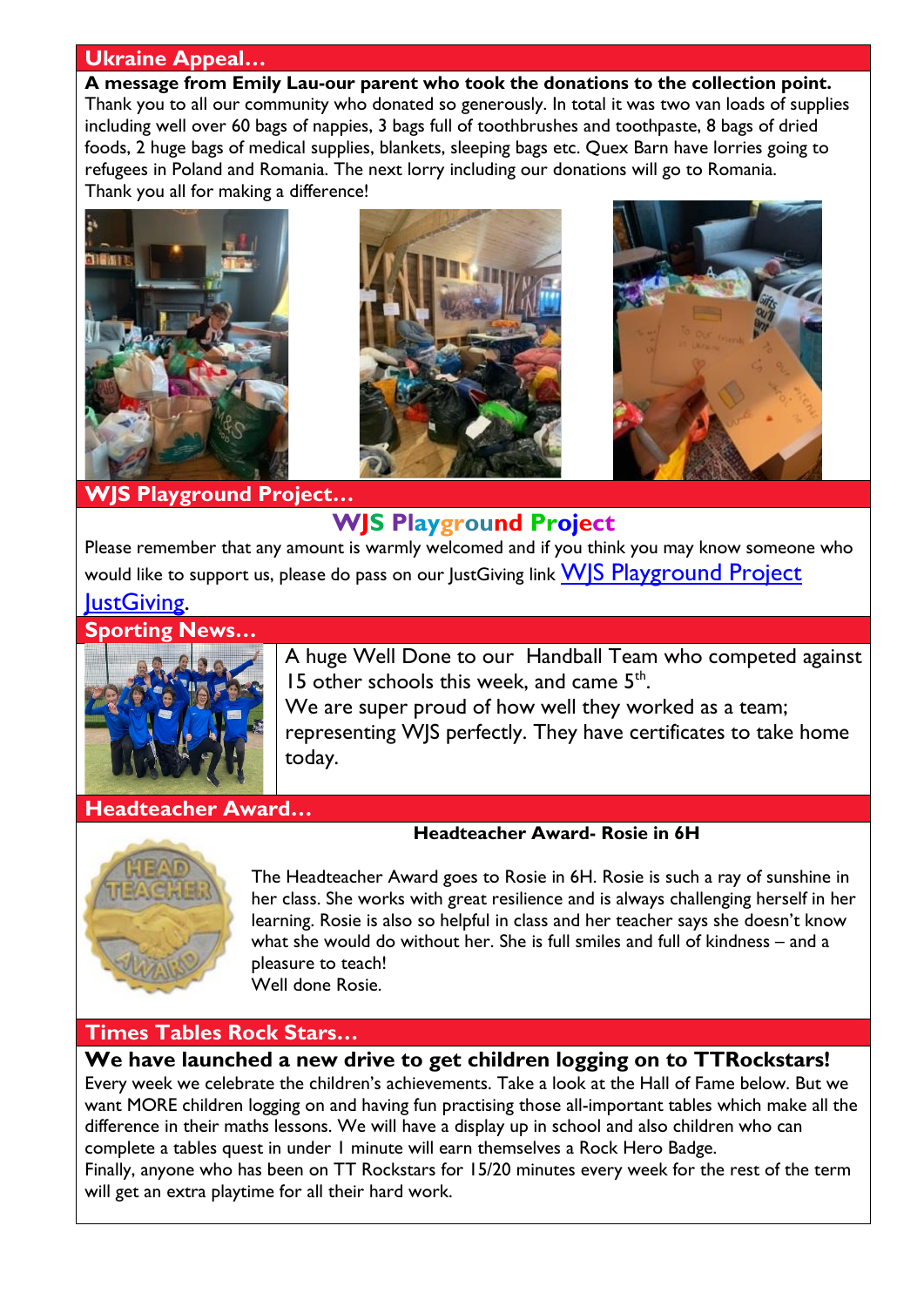

## **WJS House Certificate Winners …**

These children were selected by the Pupil Leadership Team as this week's House Point Certificate Winners for demonstrating our curriculum drivers in their learning. Welldone everyone



#### **Attendance…**

**Attendance 93%**

Regular attendance is so important for your child to make progress, achieve their academic potential and consequently have a better chance in life.

Please don't forget to phone the office if your child is going to be absent because if we don't hear from you this becomes an unauthorised absence. Ideally please call by 8:50am and then we won't have to give you a ring. Thank you.

#### **Letters ….**



Don't forget you can find all the letters we email out to you saved on the school website. [Click here for the website where](http://www.whitstable-junior.kent.sch.uk/)  [you will find all letters.](http://www.whitstable-junior.kent.sch.uk/)

**Term Dates…**